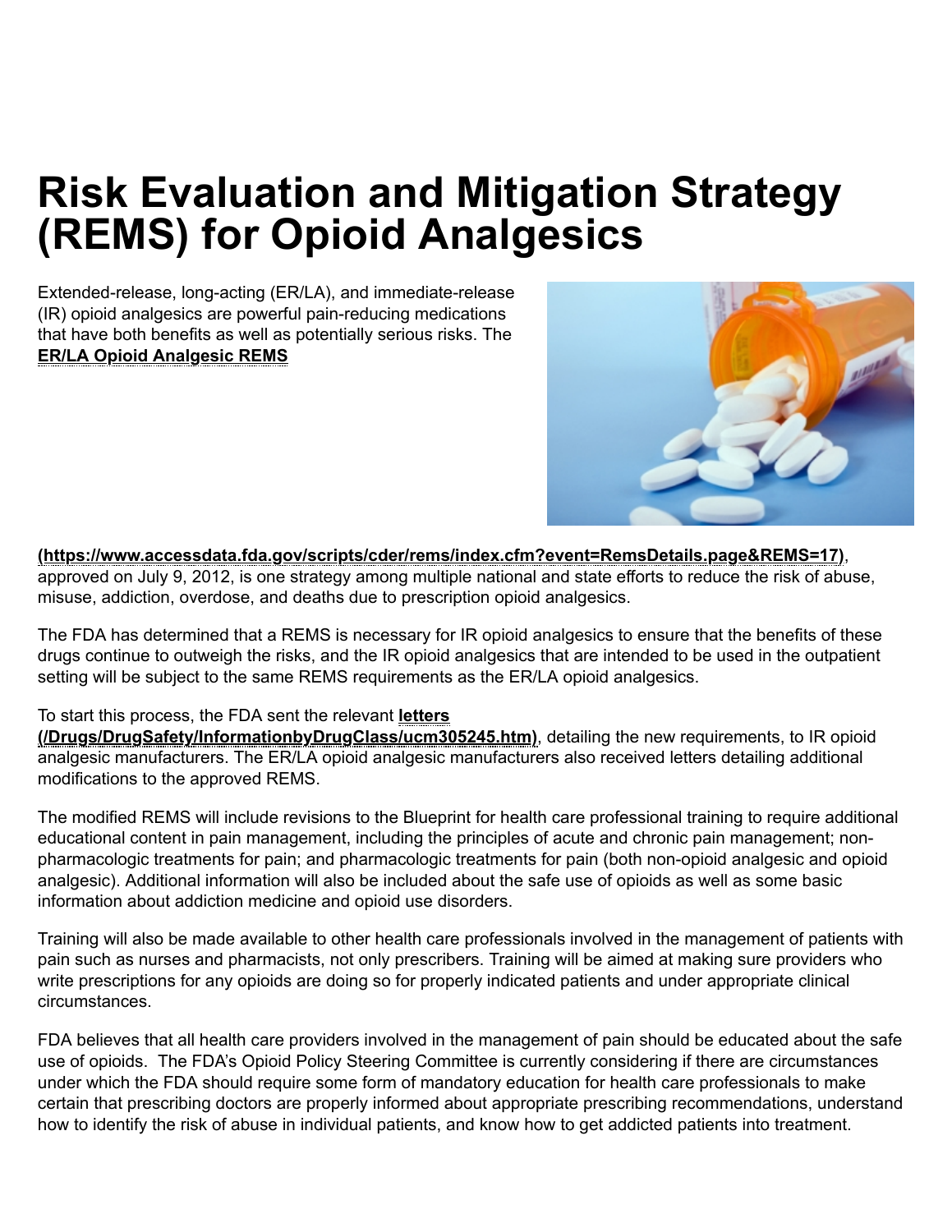This is all part of a broader effort to make sure providers are properly informed about suitable prescribing and the risks and benefits associated with all opioid analgesics.

## Additional Resources

- FDA's Opioid Analgesic REMS Education Blueprint for Health Care Providers Involved in the Treatment and Monitoring of Patients with Pain (Revised FDA Blueprint) [\(https://www.regulations.gov/contentStreamer?documentId=FDA-2017-D-2497-](https://www.regulations.gov/contentStreamer?documentId=FDA-2017-D-2497-0683&attachmentNumber=1&contentType=pdf) 0683&attachmentNumber=1&contentType=pdf) (PDF - 141 KB)
- Opioid Medications [\(/Drugs/DrugSafety/InformationbyDrugClass/ucm337066.htm\)](https://www.fda.gov/Drugs/DrugSafety/InformationbyDrugClass/ucm337066.htm)
- Accredited Opioid REMS CE: Free or Nominal Charge [\(http://www.er-la-opioidrems.com\)](http://www.er-la-opioidrems.com/) P [\(http://www.fda.gov/AboutFDA/AboutThisWebsite/WebsitePolicies/Disclaimers/default.htm\)](http://www.fda.gov/AboutFDA/AboutThisWebsite/WebsitePolicies/Disclaimers/default.htm)
- FDA Blueprint for Prescriber Education for Extended-Release and Long-Acting Opioid Analgesics (FDA Blueprint) [\(/downloads/Drugs/DrugSafety/InformationbyDrugClass/UCM515636.pdf\)](https://www.fda.gov/downloads/Drugs/DrugSafety/InformationbyDrugClass/UCM515636.pdf) (PDF - 580KB)

## Meetings with Industry and Stakeholders

- Training Health Care Providers on Pain Management and Safe Use of Opioid Analgesics: Exploring the Path Forward - May 9-10, 2017 [\(/Drugs/NewsEvents/ucm538047.htm\)](https://www.fda.gov/Drugs/NewsEvents/ucm538047.htm)
- Industry Meeting on Modifying ER/LA Opioid Analgesic Risk Evaluation and Mitigation Strategy (REMS) – January 25, 2017 [\(/Drugs/DrugSafety/InformationbyDrugClass/ucm536125.htm\)](https://www.fda.gov/Drugs/DrugSafety/InformationbyDrugClass/ucm536125.htm)
- May 3-4, 2016 Joint Meeting of the Drug Safety and Risk Management Advisory Committee and the Anesthetic and Analgesic Drug Products Advisory Committee [\(/AdvisoryCommittees/Calendar/ucm490628.htm\)](https://www.fda.gov/AdvisoryCommittees/Calendar/ucm490628.htm)

Background and Historical Information

- Safety Measures for Extended-release and Long-acting Opioids [\(/Drugs/DrugSafety/InformationbyDrugClass/ucm363722.htm\)](https://www.fda.gov/Drugs/DrugSafety/InformationbyDrugClass/ucm363722.htm)
- Safety Measures for Immediate-Release Opioids [\(/Drugs/DrugSafety/InformationbyDrugClass/ucm491437.htm\)](https://www.fda.gov/Drugs/DrugSafety/InformationbyDrugClass/ucm491437.htm)
- Historical Information on Opioid Analgesic REMS [\(/Drugs/DrugSafety/InformationbyDrugClass/ucm305245.htm\)](https://www.fda.gov/Drugs/DrugSafety/InformationbyDrugClass/ucm305245.htm)

## [Back](#page-0-0) to Top

#### Contact FDA

Toll Free (855) 543-3784, or (301) 796-3400 druginfo@fda.hhs.gov [\(mailto:druginfo@fda.hhs.gov\)](mailto:druginfo@fda.hhs.gov)

Human Drug Information